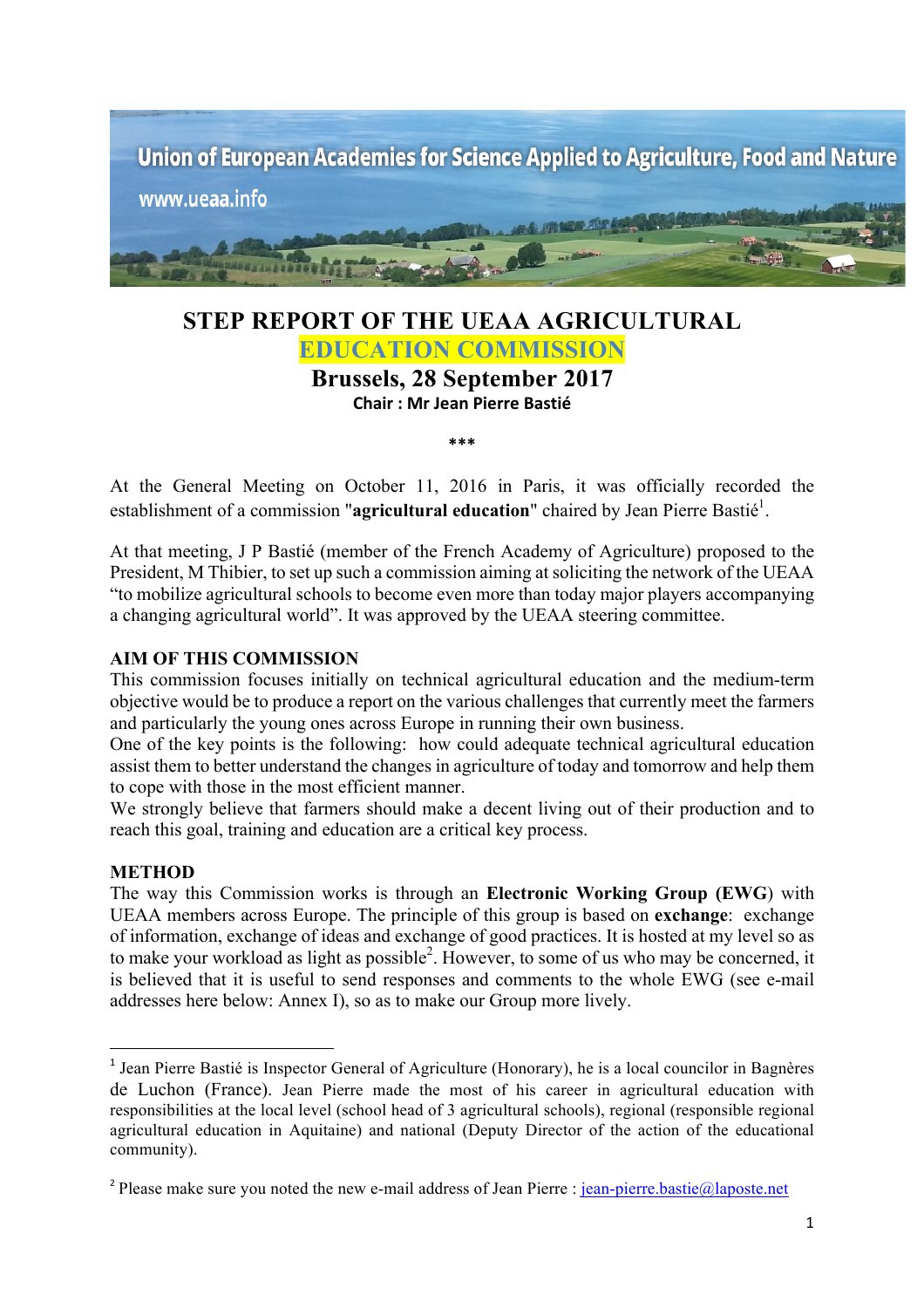To be practical, the way the Commission tackled the problem was first to draft a questionnaire and forward it to the UEAA members of this EWG, agreeing to participate to this Commission, thanks to them.

The frame of this first step was to report on the state of the art in 2017:

- What level of education is required for a person to start to run a farm?
- In what kind of schools does this person get trained?

To achieve this, was set a questionnaire that was sent to the members of the Commission to fill.

The second step will aim at collecting more precisely the practices and proposals for action on the following topics:

- How can the schools become a major development actor with a strong insertion in its territory and relations increased with local partners (local authorities, farming profession, parents ...)?
- How farms and technology workshops can increase their role in technology transfer and innovation?
- What training to support agriculture mutation: initial and continuing training (linked to higher education)?
- What farmer profile of tomorrow to face the challenges and changes?
- How openness to the world through international cooperation can promote local dynamics?
- How to improve the link between sellers and incoming?

In the longer term, these exchanges in the EWG should promote the networking of these settlements at EU level and enable exchanges of good practices and the establishment of a genuine European cooperation.

# **RESULTS: RETURNS OF THE FIRST QUESTIONNAIRE.**

Here below is a summary of replies to the first questionnaire sent in July 2017 covering all the members identified in the list of the EWG.

Twelve responses from 12 different countries were received and the effort by each one of those responders was very much appreciated.

# **Question 1**: **What level of education is required for a person to start to run a farm?**

In all the countries (which responded) of the European Union it seems that there is no particular diploma required to be able to exercise the profession of farmer. On the other hand, qualifications are required to obtain public aid.

In all cases, it is strongly encouraged for future farmers to obtain the highest level of training possible.

# **Question 2 : In what kind of schools do these persons get trained?**

There are two types of education in all countries (which responded) to prepare the students for their future farming jobs:

- A secondary level up to 18/19 in agricultural specialty schools.
- And a university level often given at a Faculty or more rarely at Agronomic or Veterinary Schools.

# **Question 3: Is it an important part of the students (%) compared to classic education?**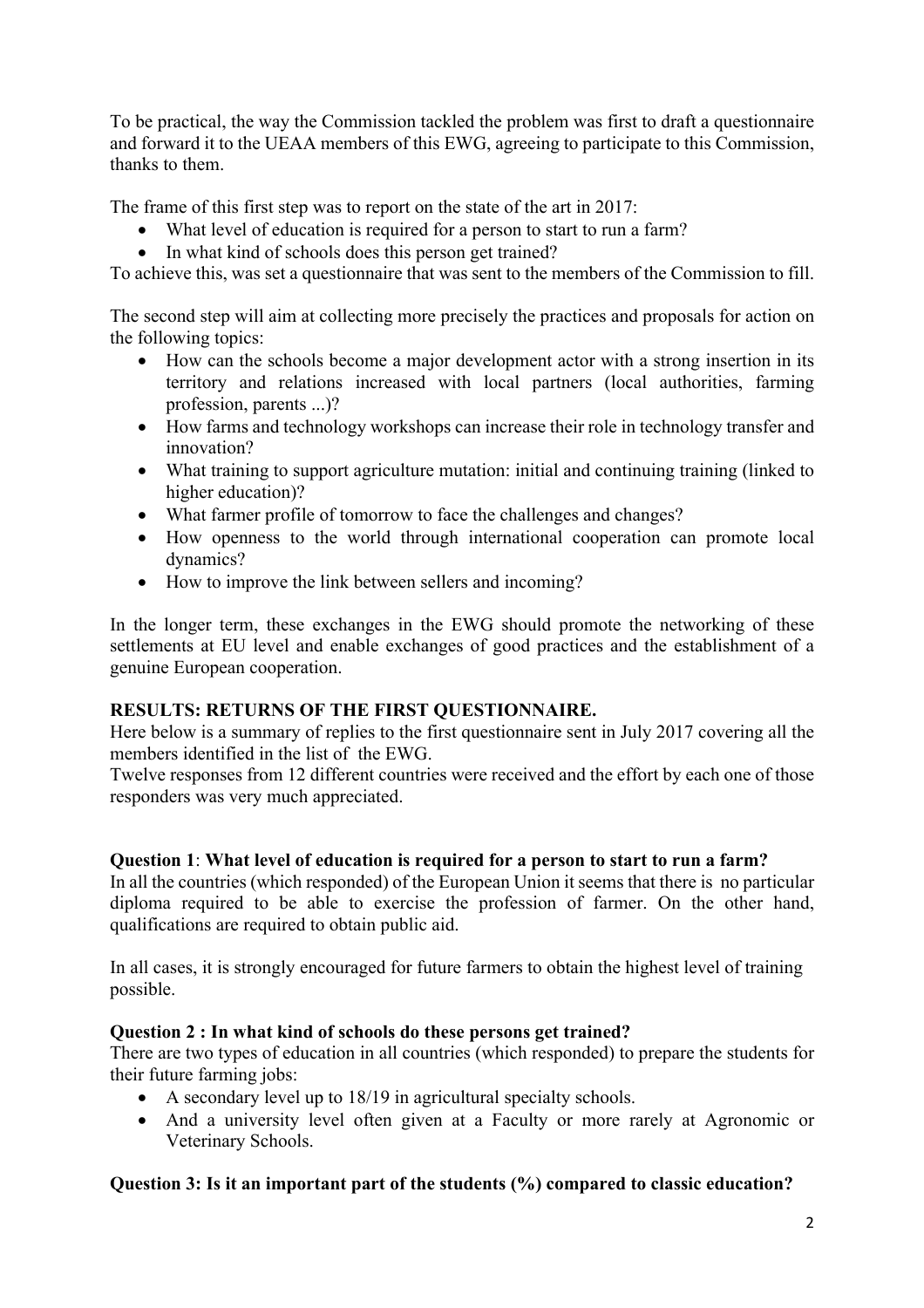The specific agricultural education system in all EU countries (which responded) affects only a very small minority compared to the traditional education system (between 1 and 5%)

## **Question 4: What training to support agriculture mutation: initial and continuing training (linked to higher education)?**

The majority of the responses to this investigation shows that continuing training for farmers is the most appropriate response to help them to meet the challenges they have to face. This is one of the points that need to be made clearer.

It is of notice that to those of our colleagues who have not yet had a chance to respond, their replies to J P Bastié would be much appreciated.

## **DISCUSSION**

From the results of this first questionnaire, it appears as a common denominator to all these types of agriculture that it is through:

- 1. the contribution of research,
- 2. initial and continuous training and
- 3. by the advice given to farmers through the extension services

that they will be able to meet those challenges of today and tomorrow.

The next questionnaire that I would suggest should therefore make it possible to document these 3 items:

- At the research level, how can cross-cutting research programs be defined at EU level and funded in part by European funds?
- Regarding training, and particularly at the level of vocational and continuing training, could the content of training sessions not be built in common through a European countries network?
- Referring to development, ie advice to the farmer through extension services, could exchanges of good practices be implemented, taking into account the specificities of each territory?

## **If agreed by the UEAA Steering committee meeting in Brussels on 28 September 2017 on these suggestions, I will go ahead in that direction and contact again all members of this EWG.**

This is the end of this report. Thanks to all.

Bagnères de Luchon, 20 September 2017

**Jean Pierre Bastié.**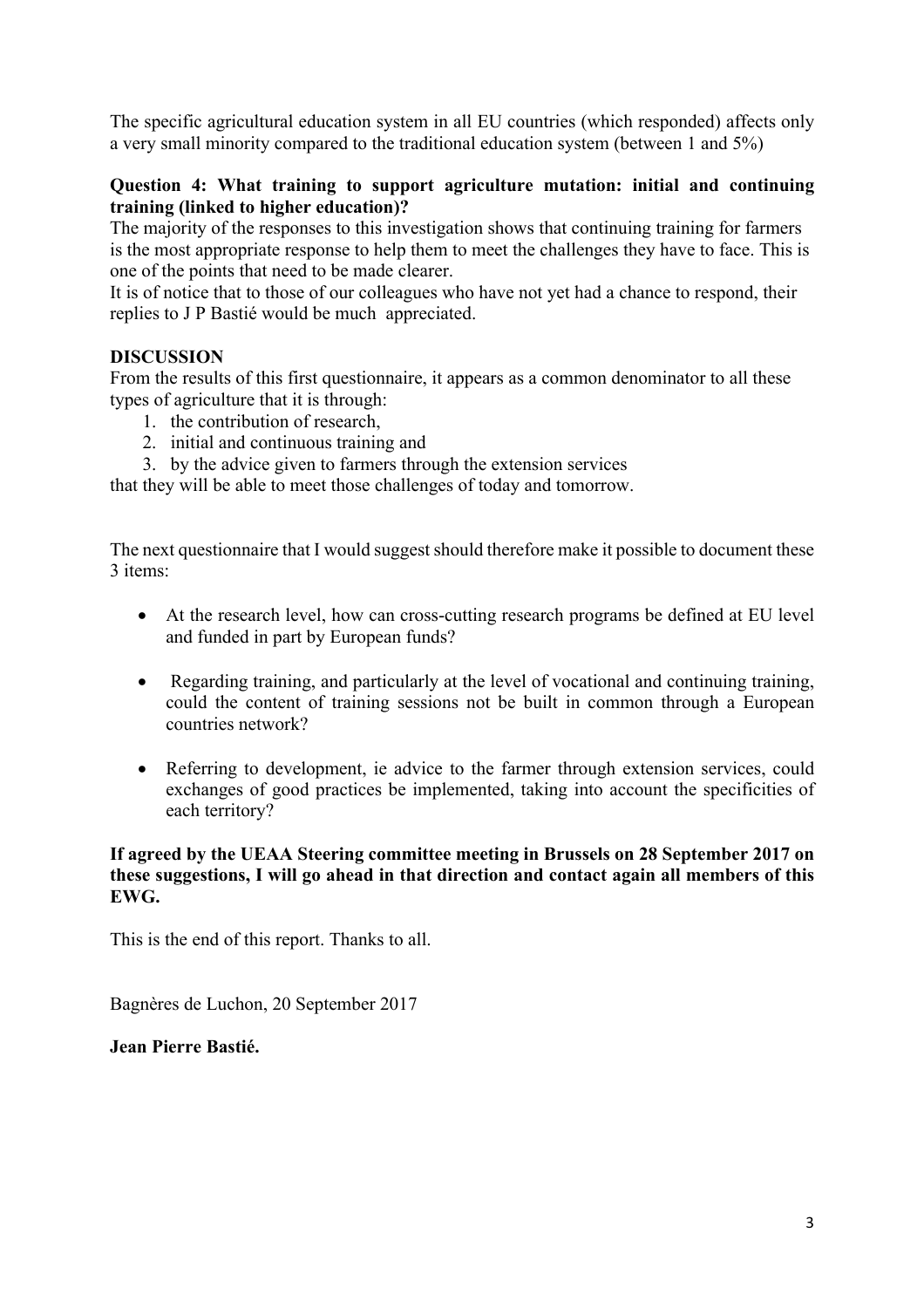#### **ANNEX I**

Here is the list of the members of this Electronic Working Group to date :

 $davidg@i4agri.org$ ; (UK) giampiero.maracchi@georgofili.it; nedelnik@vupt.cz ; munch@tum.de; anne.poitel@akadeemia.ee baiba.rivza@llu.lv ; dabkevicius@lzi.lt; kerstinniblaeus@hotmail.com ; (Suède)  $sing(a)$ asas.ro; michel.thibier@outlook.fr ; tomasgarciaazcarate@gmail.com; (Spain) guram\_aleksidze@yahoo.com (Georgia) Stefan.Mihina@uniag.sk alar.astover@emu.ee Balazs.ervin@agrar.mta.hu claesgoran.claesson@gmail.com (Sweden) inter.naas@gmail.com (Ukraine)